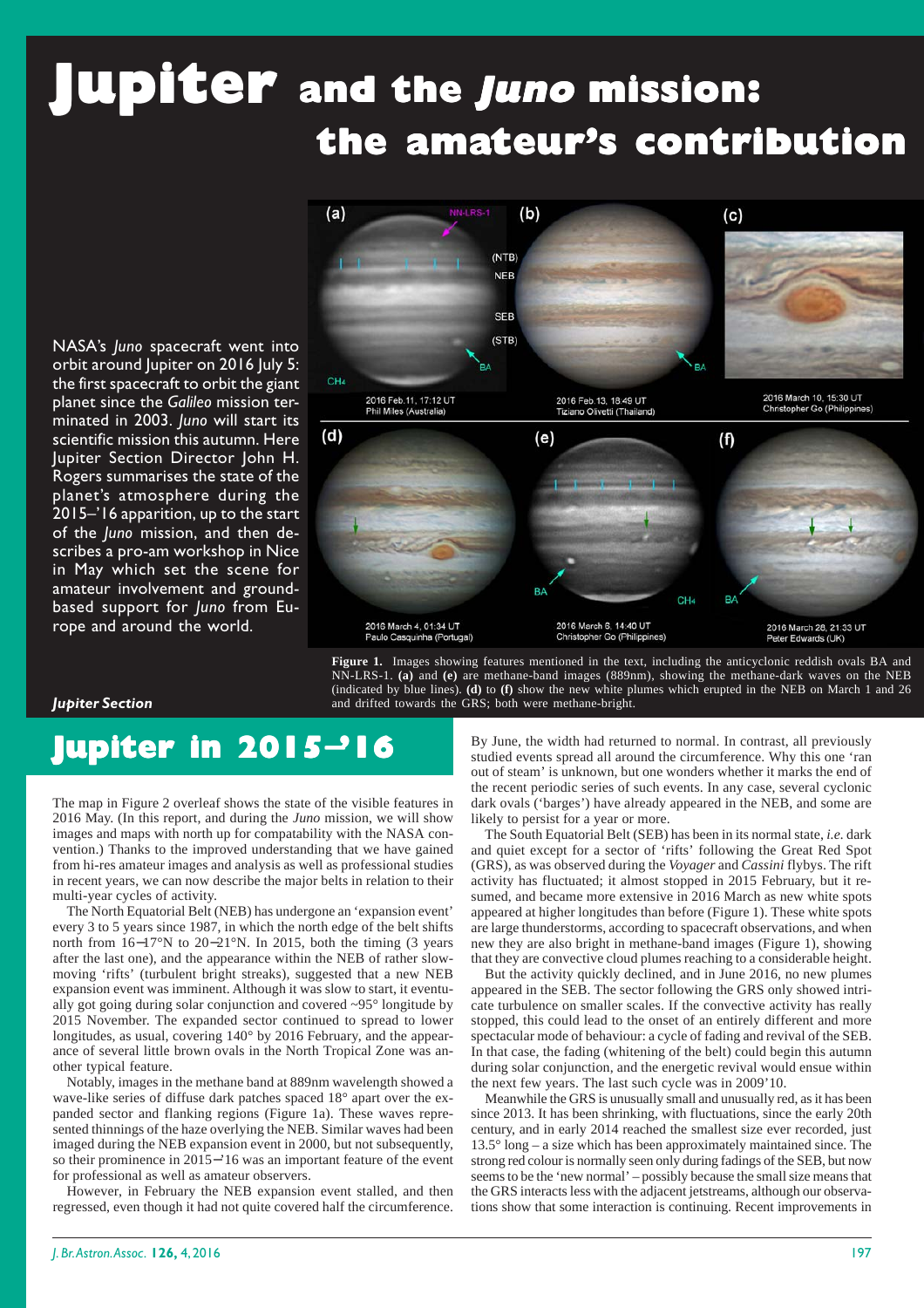

**Figure 2. Map of the planet on 2016 May 14**−**16. In the NEB, B marks new cyclonic 'barges'; WSZ is long-lived white spot Z; ShII is the shadow of Europa. The expanded sector was to the left of WSZ, but little is left of it at this time.**

image resolution have allowed us to track streaks circulating within the GRS on many occasions in 2014 and 2015 (M. Jacquesson & JHR), and the circulation period has consistently been 3.7  $(\pm 0.1)$  days throughout these years – shorter than we have ever recorded before, due mainly to the reduced circumference of the GRS.

The South Temperate Belt (STB) is completely absent! This domain has a unique pattern of long-term activity: it always has between 2 and 4 'structured sectors', outside which the STB is almost featureless. One of these sectors includes the large anticyclonic oval, called BA, which is usually reddish, and

### **Fireballs on Jupiter eballs on Jupiter**

On 2016 March 17 (St Patrick's day), a bright flash lasting about one second was detected on the limb of Jupiter in videos by Gerrit Kernbauer (in Austria) and John McKeon (in Ireland). This was the fourth ground-based detection of a fireball in Jupiter's atmosphere, following similar events in 2010 June, 2010 August, and 2012 September. They are due to impacts of small asteroids or comets in the 10-metre range, comparable in energy to the smallest fragments of comet Shoemaker−Levy 9, or to the Chelyabinsk impact in Russia. They explode above Jupiter's cloud-tops and leave no trace.

At the Nice workshop described below, McKeon described his observation which confirmed the latest event, and the entertaining media circus which followed. Isshi Tabe described how Japanese astronomers conducted intensive, sensitive searches for such fireballs from 2012 to 2015, using a range of apertures



at 00:17 UT, produced by Sebastian Voltmer from herent in small numbers.)  $-JHR$   $\sim$  60°S). These four ovals are all reddish for most  $\triangleright$  the raw images from Kernbauer and McKeon. **Figure 3. Composite image of the planet and fireball and galilean moons, on 2016 March 17 at 00:17 UT, produced by Sebastian Voltmer from**

from 0.4m to 2.0m, in the methane as well as visible wavebands. In over 160 hours of videos, no fireballs were detected. Marc Delcroix described the DeTeCt project, which he developed incorporating work by Ricardo Hueso. The software is available for any observer to use to screen their own videos for fireballs, and all serious imagers are encouraged to use it: **http://www.astrosurf.com/planetessaf/doc/ project\_detect.shtml**.

So far over 56 days of video have been analysed, with no new detections – which is disappointing as some theoretical estimates predicted one or more impacts in this time. As each event so far has been recorded by at least two observers – some of them hitherto little known in the wider astronomical community − it seems that the amateur video coverage of Jupiter is not missing as many events as might have been thought. If the St Patrick's day event

is included in DeTeCt, the nominal rate is ~6.5 per year; but this may be regarded as an upper limit, as that event was only included subsequent to its independent discovery. The lower limit for observable impacts is the actual observed frequency: 4 in 6 years, which should be multiplied at least two-fold to cover the periods when Jupiter is not being observed much (when it is low in the sky from Europe, America, and the Far East, and during solar conjunction): thus, ~1.3 per year. (Both upper and lower limits are, of course, also subject to the statistical uncertainty inherent in small numbers.) *– JHR*

moves comparatively slowly. Other structured sectors drift more rapidly, and eventually collide with oval BA, while one or more new ones arise in previously undisturbed longitudes.

At present there are three such sectors, but none is dark. One is at oval BA, where the adjacent STB segment has shrunk to a tiny dark spot. Another is a pale bluish loop called the STB Ghost, a cyclonic circulation. The third arose in early 2015 as a very dark cyclonic spot, which has now faded to leave just a pale bluish loop around it; it is developing into a replica of the STB Ghost, which we now call the STB Spectre. These structured sectors are likely to proceed on fairly steady courses; but the complete absence of a dark STB is abnormal and perhaps unsustainable, so it is possible that the STB will revive in some unexpected manner, as happened in 1993.

The North Temperate Belt (NTB) undergoes cycles of activity which sometimes recur at 5 year intervals, as in 2007 and 2012. The most distinctive event is an outbreak of brilliant white plume(s) on the super-fast jetstream on the NTB south edge, which typically produces vigorous activity leading to a vividly orange NTB(S). We can now recognise further sequels of the outbreak which typically unfold over several years. One of these, observed from 2009−'11 and again at present, is a darkened sector of North Temperate Zone called a North Temperate Disturbance, induced by a sector of small-scale rifting in the revived NTB.

The NTB(S) has now faded again to a very pale state. Even so, it is sometimes possible to measure wind speeds along it, which indicate that the speed of the jet is intermediate between its normal and super-fast states. Given these conditions, and the 5-year periodicity, we may see a new outbreak in early 2017.

The principal long-lived features on the planet are anticyclonic ovals, which are marked on Figure 2. The GRS is the largest, and oval BA the second largest. Other large ones are NN-LRS-1 (the N.N. Temperate Little Red Spot at ~41°N) and S4-AWO-1 (anticyclonic oval at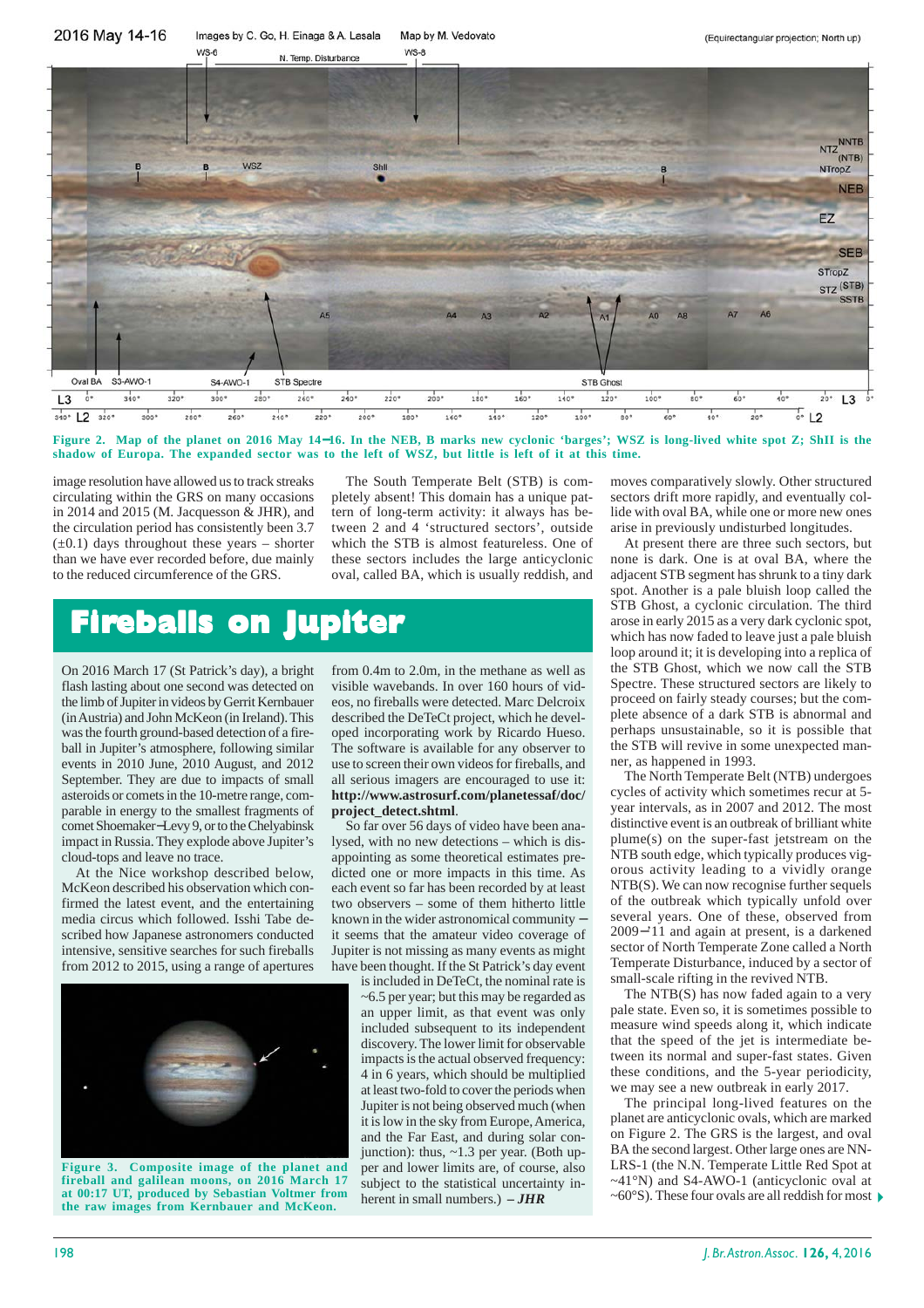**Notes and News**

### **A pro-am Jupiter workshop in Nice, 2016 May 12-13**

In preparation for the professional–amateur (pro– am) collaboration which is expected during the *Juno* mission, a workshop on '*Juno* ground-based support from amateurs' was held in Nice, France, on 2016 May 12−13. It was organised by Dr Ricardo Hueso and Dr Paolo Tanga, and funded by the European Union through the EuroPlanet network. It took place at the Observatoire de la Côte d'Azur, high on a hill with a spectacular view over the city and the sea.

The aims were to inform amateur observers about the *Juno* mission and the plans for obtaining both professional and amateur observations of Jupiter during this mission; and to enable amateurs to improve their own imaging by sharing best-practice techniques.

This was a valuable opportunity for some of the best-known amateurs from Europe (and several from the USA and the Far East) to meet each other, and to meet professional planetary scientists. The participants were united in enthusiasm that we are all part of a shared enterprise, producing new results, valued by professional scientists as well as ourselves. There were 30 talks, of which only some can be mentioned here.

Dr Glenn Orton (NASA Jet Propulsion Lab), who represents the JunoCam team and has been travelling the world to liaise with amateurs, explained the *Juno* mission and the JunoCam project [see below], urging all amateurs to participate. Dr Tristan Guillot (Observatoire de la Côte d'Azur) explained one of the main scientific purposes of the *Juno* mission, the gravitational probing of the planet's interior. Dr Leigh Fletcher (University of Leicester) showed how large ground-based telescopes can now produce

#### **////////////////////////////////////////////////////////**

or all of the time, and this seems to be a feature of large, long-lived ones, perhaps because their circulation extends deeper than for smaller, white ovals. Anticyclonic white ovals (AWOs) are present in all other domains, notably in the North Tropical domain (White Spot Z, which has existed since 1997), and the S.S. Temperate domain (an array of 9 AWOs). [Many of these are also very long-lived; they typically last for at least several years; NN-LRS-1, S4-AWO-1, and some of those in the S.S. Temperate domain, have existed since 1987−'93 or even earlier.] They are readily identified on hi-res methane-band images, as all these anticyclonic ovals (except, oddly, WSZ) are methane-bright, as their red or white cloud caps extend to high altitude (Figure 1).

More details of these phenomena in 2015− '16 have been posted as interim reports on the Jupiter Section's new web pages at **https:// www.britastro.org/section\_front/15**. Articles explaining the long-term background to these phenomena, along with many previous interim reports, are on our older web site at **http:// www.britastro.org/jupiter**.

**John H. Rogers,** *Director*



1. Jean-Pierre Prost 3. Paulo Casquinha 4. Kunjaki Horikawa 4. Kuniaki Horikawa<br>5. Dominique Albanes<br>6. Gerald.Eichstäedt 7. Constantin Sprianu

8. Matej Mihelčič

Leigh N. Fletcher 10. Marc Delcroix 11. John Sussenbach 12. Francois Xabier Schmider 13. Matic Smrekar<br>14. Manuel Scherf 15. Emil Kraaikamp 16. Alessandro Bianconi

18. Michel Jacqueson 19. Paolo Tanga 20. Glenn S. Orton 21. John H. Rogers 22. Padma Yanamandra-Fisher 23. Marco Vedovato 24. Johan Warell

25. Damian Peach 26. François Colas 27. Christopher Go 28. Jean-Pierre Rivet 29. Agustín Sánchez Lavega 30. Ricardo Hueso 31. Jean-Luc Dauvergne 32. Christophe Pellier

#### **Figure 4. The participants in the Nice workshop, at the Nice Observatory.**

spectacular images and spectra of Jupiter's midinfrared thermal emissions (and will do so during the *Juno* mission), contributing to a threedimensional understanding of the atmosphere. John Rogers described the current state of Jupiter's atmosphere [see above], pointing out phenomena of possible interest for JunoCam, with hi-res maps provided by amateur imagers and the *JUPOS* team.

Several leading amateur observers presented aspects of state-of-the-art planetary imaging, including Christopher Go (visiting from the Philippines) and Damian Peach (UK) who described how they produce their top-quality images. Go uses at least six programs sequentially: *Firecapture* for image capture, *Autostakkert!2* for stacking, *Registax* for wavelets, *GoogleNik* for sharpening, *Photoshop* for noise reduction, and finally, *WinJUPOS* for combining several images by derotation. All this takes four times as long as the imaging session itself. Christophe Pellier (France) gave a masterly review on the use of filters for observing Jupiter.

Currently, amateurs use small(ish) telescopes frequently, mostly in the visible waveband, whereas professionals use large telescopes for short periods, mostly in the infrared. But this gap is being bridged. On the professional side, Dr Agustin Sanchez−Lavega (University of the Basque Country, Spain) described how his group is now accessing medium and large telescopes, including the 2.2 metre telescope at Calar Alto, using 'PlanetCam' to take hi-res images from 0.38 to 1.7 microns.

He has also set up a Meade 143 [355mm]

SCT at Calar Alto for remote operation. Whereas remote imaging is now well established for deep-sky objects, it has not been optimal for planets up to now, because careful manual control is needed for best results. However, several organisations are now installing suitable systems with telescopes in the one-metre range, which will be available for amateur use. J−P. Rivet and J−P. Prost (France) described one such setup using a pair of 1-metre telescopes owned by the University of Nice. Damian Peach mentioned another being installed near La Silla, Chile; and the Sierra Stars Observatory in California is also installing one. Also, the 1-metre telescope at the Pic du Midi is available for experienced amateurs to use on site, as described by Jean−Luc Dauvergne and Dr Francois Colas.



**John Rogers, Damian Peach, Christopher Go & Glenn Orton.**